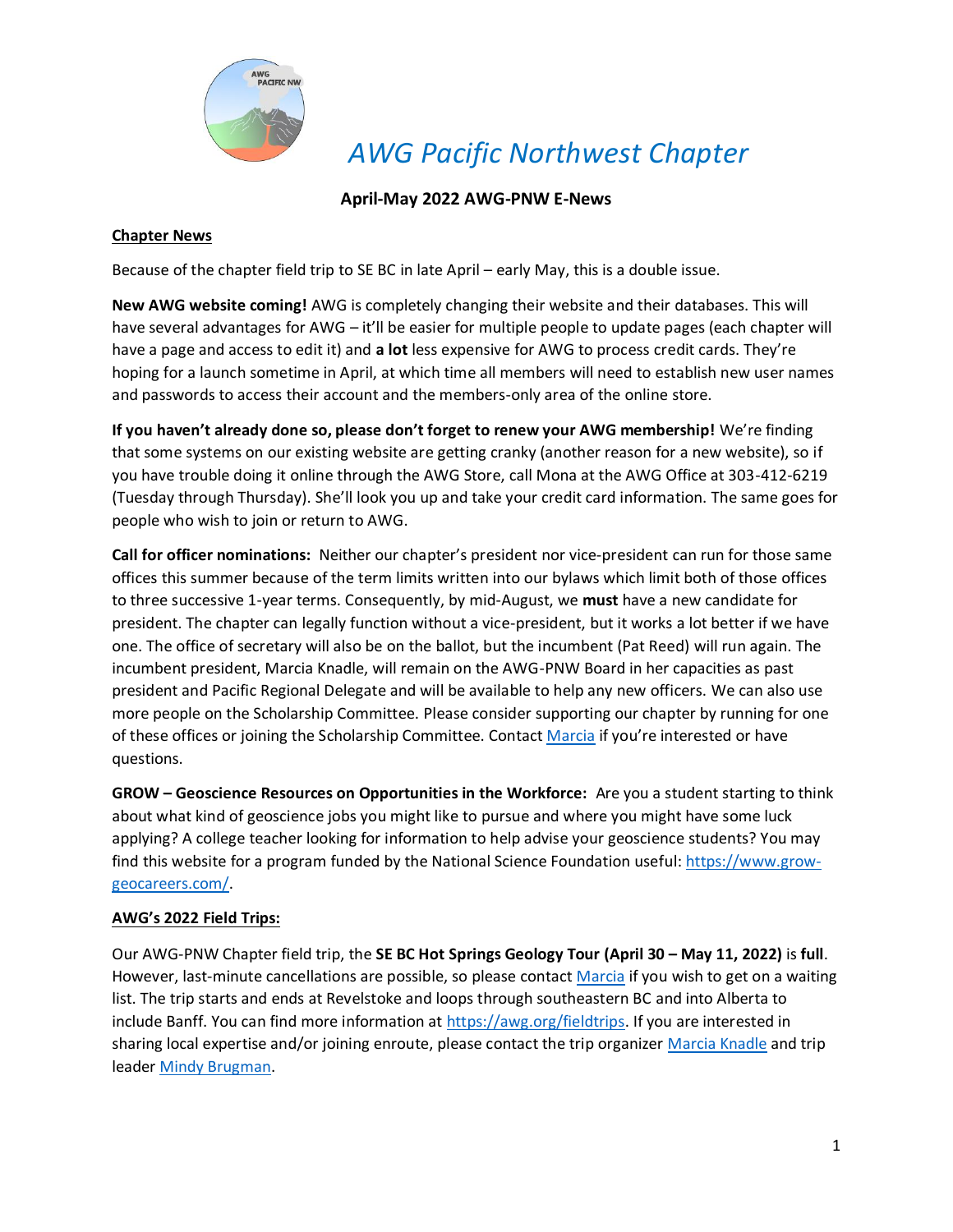

## *AWG Pacific Northwest Chapter*

Both **2022 AWG Iceland Field Trips** are full. However, cancellations are possible, so if you're willing to be somewhat flexible, please let [Marcia](mailto:president@awgpnw.org) know if you'd like to be on a waiting list for either **Trip 1 (July 6- 18)** or **Trip 2 (July 25 – August 6)**.

#### **Zoom presentations roundup:**

**Thursday March 31 @ 7:00 pm:** The Cheney-Spokane Chapter of **IAFI\*** will host **Michael Hamilton** (ret. from WA DNR) presenting *The Water Runs Through It, or Why Should We Appreciate the Spokane* Aquifer. Here's the [link](file:///C:/Users/User/Documents/Documents/AWG/Chapter/2022%20E-News/Zoom%20Meeting%20link:%20https:/us02web.zoom.us/j/82268894818%3fpwd=bmdDMW02U3NFV3FFRmNiZmZnQVR4Zz09) to join the Zoom meeting.

**DATE CORRECTION! Saturday April 2 @ 4:00 pm**: The **Quimper Geological Society** will feature **Kim Juniper** (Ocean Networks Canada, University of Victoria) talking about *The Battle for the Abyss: Mining, conservation and bio prospecting interests square off in the deep sea?* Here's the Zoom meeting [link.](https://zoom.us/j/96417908762?pwd=VkQ5WEM2UHlzdGZydkptTEhqV1I4QT09)

**Friday April 8 @ 7:30 pm: GSOC** will host photographer **Bruce Kelley** presenting *Micro-Mineral Landscapes*. GSOC is hoping to hold this as a hybrid event, with both a Zoom component and a live meeting in Cramer Hall Room 53 at Portland State Univ. Register for the Zoom meeting [here.](https://us02web.zoom.us/meeting/register/tZMsc--uqDItEtQGAsoIqsefMFxEyWhZ6Fsy)

**Tuesday April 12 @ 7:30 pm: NWGS** hasn't announced their April speaker yet, so check their April newsletter in a week or so at [https://nwgs.org/newsletters/.](https://nwgs.org/newsletters/)

**Thursday April 21 @ 7:00 pm:** The Lower Columbia Chapter of **IAFI** and the **Tualatin Historical Society** will host **Bill Burgel** speaking about *Kayaking down the Columbia River: Evidence of the Missoula Flood from the Perspective of the River.* Bill will show his photos from kayaking nearly the entire length of the river from Grand Coulee Dam to the mouth of the Willamette River. Here's the Zoom meeting [link.](https://us02web.zoom.us/j/89236343741?pwd=YjJFVGl0MExyUHJlMEZ0ejRpdG1TQT09)

**Tuesday April 26 @ 7:00 pm: COGS** will host **Kathryn Watts** (USGS) presenting *When Magmas Meet High-Tech Metals: What Can the Mountain Pass Rare Earth Element Deposit Bring to the Future?* Register for the Zoom meeting [here.](https://us02web.zoom.us/meeting/register/tZ0sceCoqz4rGtQ6x_7GfzymYU8_u3ToTZ5W)

**Tuesday May 10 @ 7:30 pm: NWGS** hasn't announced their May speaker yet, so check their May newsletter in early May a[t https://nwgs.org/newsletters/.](https://nwgs.org/newsletters/)

**Friday May 13 @7:30: GSOC** will host **Josh Roering** (UO) speaking about *Using Lasers to Peer Behind Cascadia's Green Veil*. Check back later for the Zoom link [here.](http://www.gsoc.org/)

**Saturday April 2 @ 4:00 pm**: The **Quimper Geological Society** will feature George Mustoe (WWU) speaking about *The Chuckanut Formation*. Here's the Zoom meeting [link.](https://zoom.us/j/96417908762?pwd=VkQ5WEM2UHlzdGZydkptTEhqV1I4QT09)

**Thursday May 19 @ 7:00 pm:** The Lower Columbia Chapter of **IAFI** and the **Tualatin Historical Society** will host **Sheila Alfsen** (Chemeketa CC, PSU) presenting *Assembling Oregon*. Here's the Zoom meeting [link.](https://us02web.zoom.us/j/89236343741?pwd=YjJFVGl0MExyUHJlMEZ0ejRpdG1TQT09)